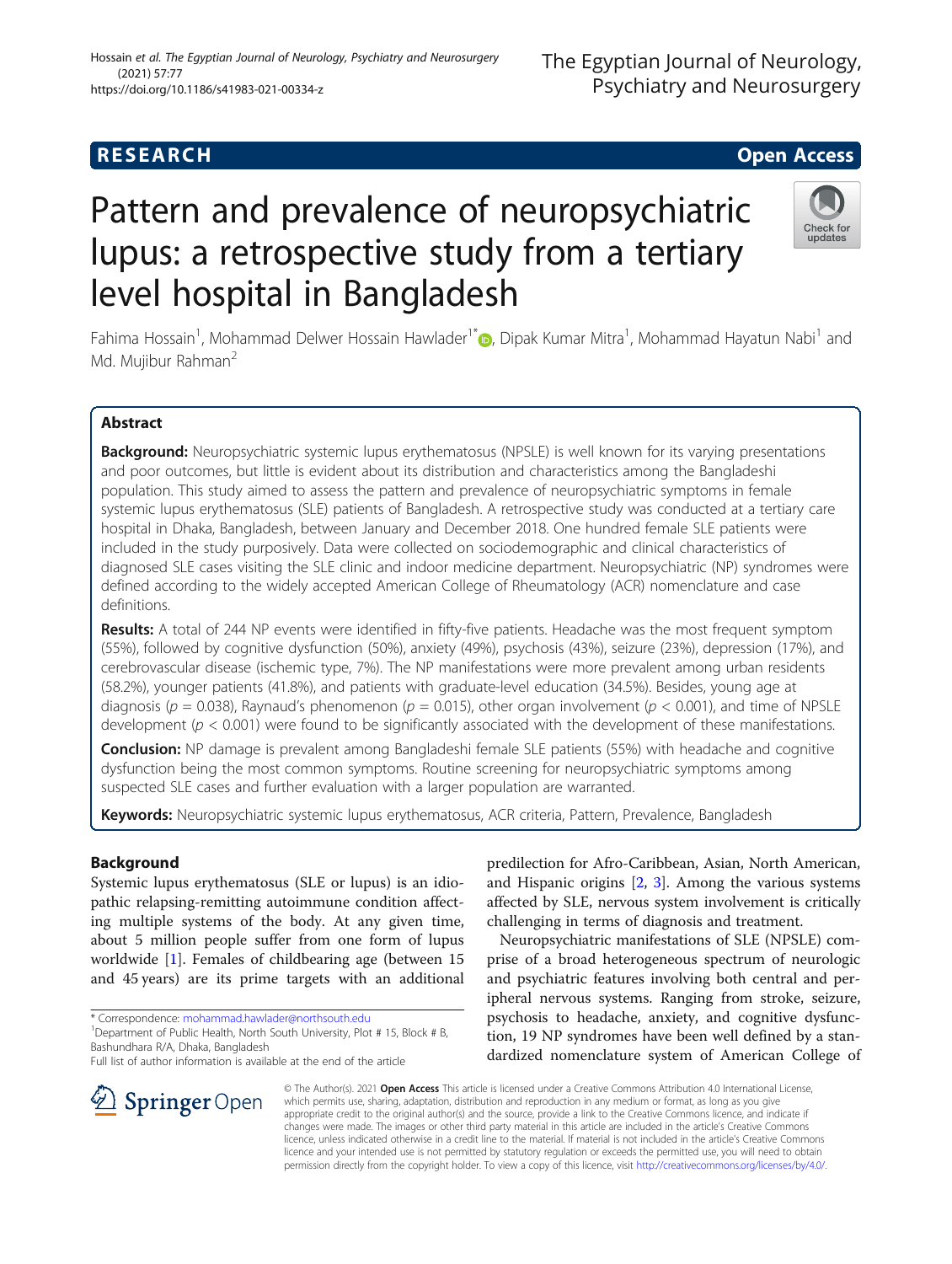Rheumatology (ACR) (Table 1) [[4\]](#page-5-0). Despite such recognition, it is probably the least understood but one of the most frequently occurring manifestations of SLE. Globally, statistics indicate that neuropsychiatric lupus affects from 11 to 81% of adult SLE patients and up to 95% of pediatric cases at any time during the course of the disease [\[5](#page-5-0), [6\]](#page-5-0). The great variation in prevalence in different studies is attributable to differences in ethnicity, geographical distribution, selection bias, screening methods, the nomenclature used for defining the event, lack of specificity of NP symptoms, and whether or not the event is attributed to SLE [\[5,](#page-5-0) [7](#page-5-0), [8\]](#page-5-0). Neuropsychiatric lupus may present as the first indication of SLE in cases who exhibit no signs of disease activity in other organ systems and is also considered a poor prognostic factor and a leading cause of death in SLE patients [\[9](#page-5-0), [10](#page-5-0)]. Moreover, the condition often goes underdiagnosed due to lack of a single diagnostic tool (a radiologic or biological marker) and thereby reduces the quality of life [[11,](#page-5-0) [12\]](#page-5-0).

In developing countries like Bangladesh, very few studies on SLE have been conducted focusing on other systemic involvements [\[13](#page-5-0)–[15\]](#page-5-0). Thereby, data on prevalence and characteristics of neuropsychiatric lupus in the Bangladeshi population are almost non-existent in the literature which make misdiagnosis and maltreatment of such cases even more inevitable. Furthermore, if left untreated, NPSLE invariably poses life-threatening impacts on the sufferers by disrupting all vital aspects of life and even causes death. Hence, early recognition and treatment of these symptoms are not just of great significance but mandatory in clinical practice, especially in resource-limited settings. Therefore, this study aimed to determine the pattern and prevalence of specific neuropsychiatric manifestations and their possible associations

Table 1 Neuropsychiatric syndromes in SLE patients according to the American College of Rheumatology nomenclature and case definitions [\[4\]](#page-5-0)

| Central nervous<br>system                                                                                                                                                                                                                                             | Peripheral nervous system                                                                                                                                                                        |
|-----------------------------------------------------------------------------------------------------------------------------------------------------------------------------------------------------------------------------------------------------------------------|--------------------------------------------------------------------------------------------------------------------------------------------------------------------------------------------------|
| Aseptic meningitis<br>Cerebrovascular<br>disease<br>Demyelinating<br>syndrome<br>Headache<br>Movement disorder<br>(chorea)<br>Myelopathy<br>Seizure disorder<br>Acute confusional<br>state<br>Anxiety disorder<br>Cognitive dysfunction<br>Mood disorder<br>Psychosis | Acute inflammatory demyelinating<br>polyradiculoneuropathy<br>Autonomic disease<br>Mononeuropathy (single/multiplex)<br>Myasthenia gravis<br>Neuropathy, cranial<br>Plexopathy<br>Polyneuropathy |

SLE systemic lupus erythematosus

with clinical and sociodemographic characteristics among SLE patients in Bangladesh.

### Methods

This retrospective study included 100 previously diagnosed female SLE patients visiting the SLE clinic and Inpatient Medicine Department of the tertiary care hospital, Bangladesh, between January and December 2018. Due to the female predominant nature of lupus, all cases were purposively selected from the same gender for this study. All participants were Bangladeshi in origin (aged between 16 and 46 years) and fulfilled at least four of the ACR criteria for SLE classification [[16](#page-5-0)]. Adolescent cases were included as neurological involvement pose greater damage and higher prevalence among pediatric group of SLE patients [\[6](#page-5-0)]. Exclusion criteria involved pregnancy, severe illness, infections, thyroid disorders, previously diagnosed epilepsy, other known neurological and psychiatric conditions, and coexistent connective tissue disorders. The study protocol was approved by the Ethical Review Committee of DMCH (memo no. MEU-DMC/ECC/2018/16). After ensuring complete anonymity and no disclosure of the patients' personal information, all respondents participated voluntarily and provided written informed consent before the study commencement.

The diagnoses of NP manifestations were based on overall clinical impression following history, physical examination, review of medical records, and neuropsychological measures. Data were collected on sociodemographic characteristics and disease-related factors using face-to-face interview with a structured questionnaire. The diagnosis of NPSLE was confirmed with the aid of a rheumatologist. All past and current NP events experienced by the participants were included and classified according to the standardized nomenclature case definitions of ACR [[4\]](#page-5-0). In this sample, only seven of the 19 ACR NP manifestations were studied, namely headache, cerebrovascular disease, seizure, psychosis, anxiety, depression, and cognitive impairment. Headache, cerebrovascular disease, and seizure were determined using the SLE disease activity index (SLEDAI) score. It is a validated model for evaluating the disease activity of lupus prepared by experienced clinicians' global assessments [[17\]](#page-5-0). Assessment of the psychiatric symptoms (anxiety, psychosis, and depression) was based on clinical impression and Adult Psychiatric Morbidity Questionnaire (APMQ) score. The APMQ was utilized as a screening instrument to characterize symptoms of psychosis and common mental disorders (depression, anxiety, and somatoform conditions) [[18](#page-5-0)]. Cognitive impairment was evaluated using the Mini-Mental State Examination (MMSE) score which is often used to indicate the presence of cognitive dysfunction by testing the patient's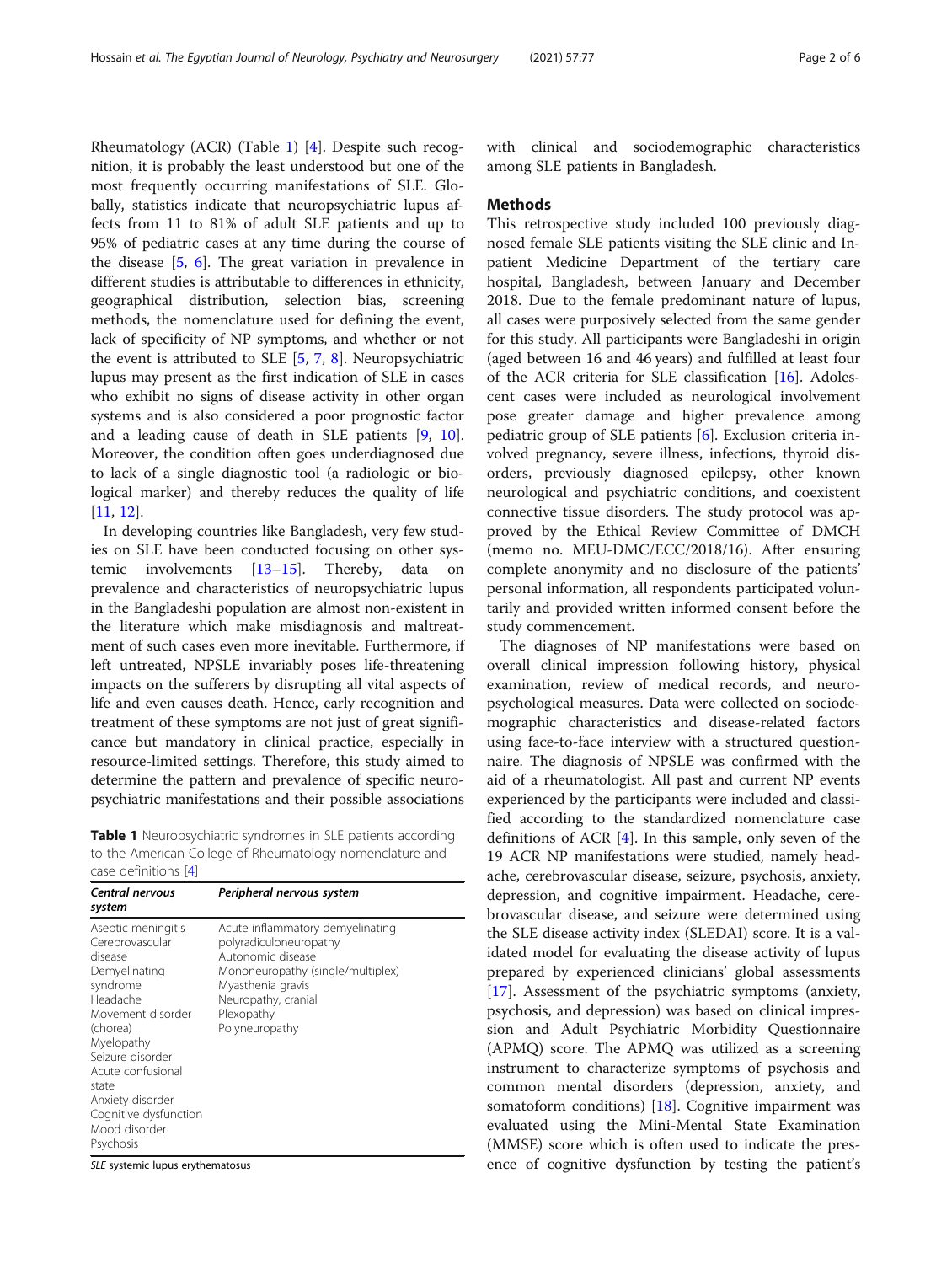orientation, attention, memory, language, and visualspatial skills [[19\]](#page-5-0). The individual test results were compared to standard scores to determine the presence of NP manifestations among the cases.

Data were analyzed using SPSS version 23.0. Multiple responses were recorded in case of NPSLE symptoms. Between the NPSLE and non-NPSLE patients, categorical data outcomes (sociodemographic and diseaserelated factors) were compared using the chi-square test and Fisher's exact test, as appropriate. A  $p$  value  $<0.05$ was considered statistically significant.

## Results

In this study, the prevalence of NPSLE was 55%, which means at least one NP manifestation was identified in 55 SLE patients of this sample. Table 2 represents the prevalence of the individual observed NP manifestations in our study. A total of 244 NP events were recorded with headache (55%) being the most frequent symptom, followed by cognitive dysfunction (50%), anxiety (49%), psychosis (43%), seizure (23%), depression (17%), and cerebrovascular disease (ischemic type, 7%). Four symptoms of any combination were most evident  $(n = 25,$ 45.5%) with headache, anxiety, and cognitive dysfunction being in majority symptom combinations. The presence of a single symptom and all seven symptoms together were least observed (1.8% each) in this study sample.

The majority of the study participants' current ages were in between 21 and 29 years ( $n = 42$ ), but there was no significant association with NPSLE symptoms. However, age at diagnosis was statistically significant ( $p =$ 0.038) indicating that patients with early onset of disease have greater chances of developing the NP symptoms. On the contrary, level of education, occupation, and residence were not significantly associated with NPSLE (Table 3).

Table [4](#page-3-0) shows the relation between disease-related factors and NPSLE development. Here, we can see that 64 SLE patients had Raynaud's phenomenon with almost two third of which (n = 41) suffered from NPSLE, and

Table 2 Prevalence of observed NP manifestations among study population

| <b>NPSLE</b>            | Frequency (n) | Percentage (%) |
|-------------------------|---------------|----------------|
| Headache                | 55            | 55.0           |
| Cognitive dysfunction   | 50            | 50.0           |
| Anxiety                 | 49            | 49.0           |
| Psychosis               | 43            | 43.0           |
| Seizure                 | 23            | 23.0           |
| Depression              | 17            | 17.0           |
| Cerebrovascular disease | 7             | 7.0            |

Multiple responses

NP neuropsychiatric, NPSLE neuropsychiatric systemic lupus erythematosus

Table 3 Sociodemographic factors of respondents and their association with NPSLE

| <b>Factor</b>                | <b>Total</b><br>$n = 100$ | <b>NPSLE</b><br>n (%) | <b>Non-NPSLE</b><br>n (%) | p value |
|------------------------------|---------------------------|-----------------------|---------------------------|---------|
| Current age (years)          |                           |                       |                           |         |
| $\leq 20$                    | 32                        | 20 (36.4%)            | 12 (26.7%)                | 0.461   |
| $21 - 29$                    | 42                        | 23 (41.8%)            | 19 (42.2%)                |         |
| 30 and above                 | 26                        | 12 (21.8%)            | 14 (31.1%)                |         |
| Age at SLE diagnosis (years) |                           |                       |                           |         |
| $\leq 20$                    | 52                        | 34 (61.8%)            | 18 (40%)                  | 0.038   |
| $21 - 29$                    | 34                        | 17 (30.9%)            | 17 (37.8%)                |         |
| 30 and above                 | 14                        | 4(7.3%)               | 10 (22.2%)                |         |
| Level of education           |                           |                       |                           |         |
| Illiterate                   | 7                         | $2(3.6\%)$            | $5(11.1\%)$               | 0.490   |
| Primary                      | 32                        | 17 (30.9%)            | 15 (33.3%)                |         |
| Secondary                    | 29                        | 17 (30.9%)            | 12 (26.7%)                |         |
| Graduation                   | 32                        | 19 (34.5%)            | 13 (28.9%)                |         |
| Occupation                   |                           |                       |                           |         |
| Student                      | 29                        | 20 (36.4%)            | 9(20%)                    | 0.070   |
| Unemployed                   | 6                         | $5(9.1\%)$            | $1(2.2\%)$                |         |
| Homemaker                    | 32                        | 13 (23.6%)            | 19 (42.2%)                |         |
| Working woman                | 33                        | 17 (30.9%)            | 16 (35.6%)                |         |
| <b>Residence</b>             |                           |                       |                           |         |
| Urban                        | 52                        | 32 (58.2%)            | 20 (44.4%)                | 0.171   |
| Rural                        | 48                        | 23 (41.8%)            | 25 (55.6%)                |         |

p value less than 0.05 is considered statistically significant; NPSLE,

neuropsychiatric systemic lupus erythematosus; Non- NPSLE patients without neuropsychiatric manifestations of systemic lupus erythematosus, SLE systemic lupus erythematosus

the association was statistically significant ( $p = 0.015$ ). Substantial associations were also observed between the development of NP symptoms and other organ involvement ( $p < 0.001$ ), SLEDAI score at diagnosis ( $p < 0.001$ ), and time of NPSLE development ( $p < 0.001$ ). Conversely, though majority of the respondents with disease duration of about 2 to 5 years (43.6%) and no other comorbid conditions (76.3%) suffered from the NP manifestations, none of these factors had significant associations with NPSLE development.

## **Discussion**

Neuropsychiatric lupus (NPSLE) is well recognized for its diverse clinical presentations and varied prevalence in different populations [\[5,](#page-5-0) [9](#page-5-0)]. Our study aimed to determine the pattern and prevalence of these manifestations along with their sociodemographic and clinical characteristics among 100 Bangladeshi female SLE patients. Like Audemard-Verger et al. [\[20](#page-5-0)], the selection of cases from only one gender in our study is well justified due to the female predominant nature of lupus. With a total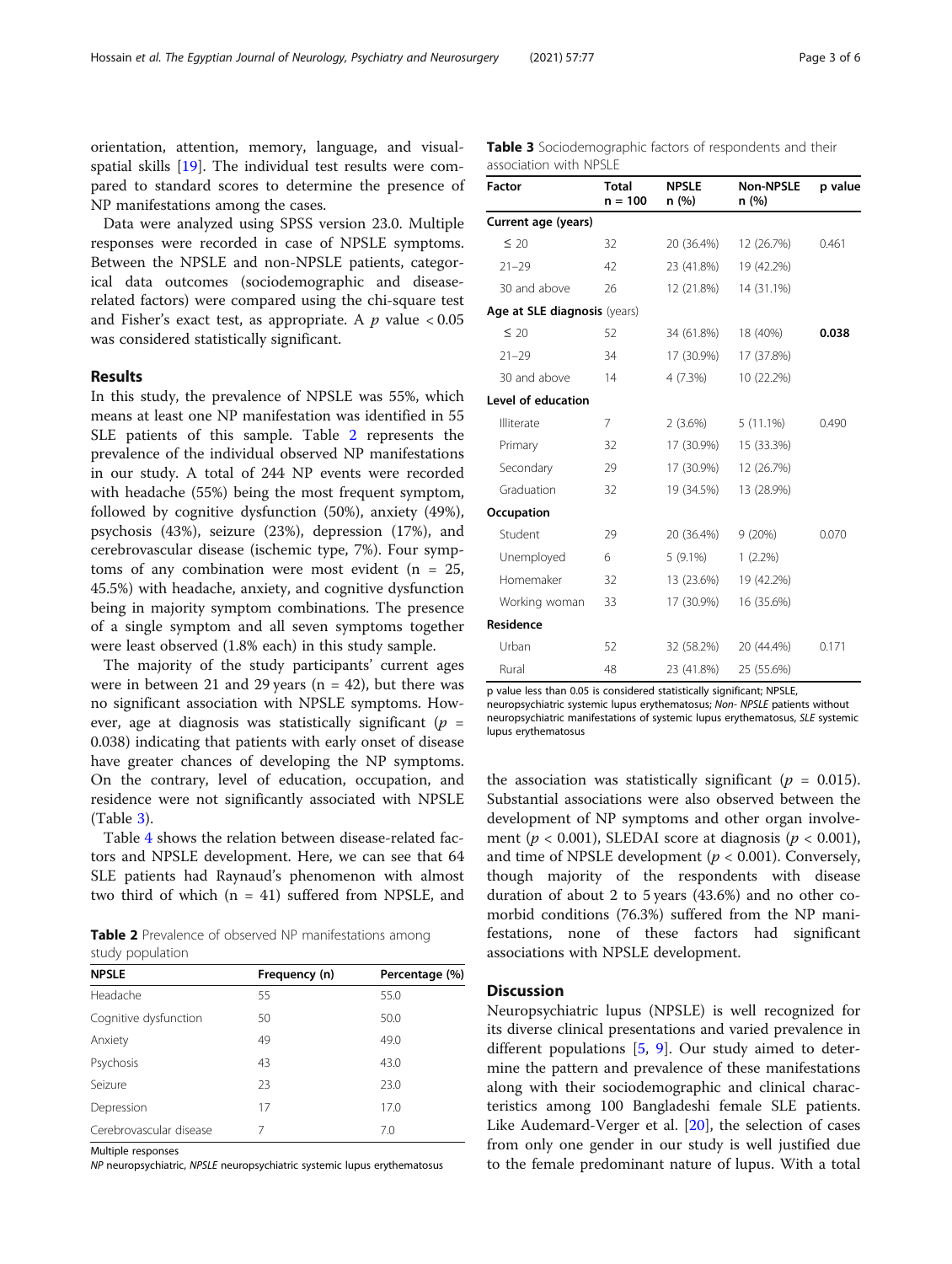| Factor                    | <b>Total</b><br>$n = 100$ | <b>NPSLE</b><br>n(%) | <b>Non-NPSLE</b><br>n(%) | p value |
|---------------------------|---------------------------|----------------------|--------------------------|---------|
| Disease duration          |                           |                      |                          |         |
| Up to 2 years             | 43                        | 19 (34.5%)           | 24 (53.3%)               | 0.158   |
| 2-5 years                 | 39                        | 24 (43.6%)           | 15 (33.3%)               |         |
| More than 5 years         | 18                        | 12 (21.8%)           | 6 (13.3%)                |         |
| Raynaud's phenomenon      |                           |                      |                          |         |
| Present                   | 64                        | 41 (74.5%)           | 23 (51.1%)               | 0.015   |
| Absent                    | 36                        | 14 (25.5%)           | 22 (48.9%)               |         |
| Comorbid conditions       |                           |                      |                          |         |
| <b>DM</b>                 | $\mathbf{1}$              | $\mathsf{O}\xspace$  | $1(2.2\%)$               | 0.088   |
| <b>HTN</b>                | 17                        | 13 (23.6%)           | $4(8.9\%)$               |         |
| Absent                    | 82                        | 42 (76.3%)           | 40 (88.9%)               |         |
| Kidney involvement        |                           |                      |                          |         |
| Present                   | 29                        | 24 (43.6%)           | $5(11.1\%)$              | < 0.001 |
| Absent                    | 71                        | 31 (56.4%)           | 40 (88.9%)               |         |
| SLEDAI score at diagnosis |                           |                      |                          |         |
| Low activity $(< 10)$     | 81                        | 36 (65.4%)           | 45 (100%)                | < 0.001 |
| High activity $(>10)$     | 19                        | 19 (34.6%)           | $\mathsf{O}\xspace$      |         |
| Time of NPSLE development |                           |                      |                          |         |
| Before starting treatment | 39                        | 39 (70.9%)           | 0                        | < 0.001 |
| After starting treatment  | 16                        | 16 (29.1%)           | 0                        |         |

<span id="page-3-0"></span>Table 4 Disease-related factors of SLE patients and their association with NPSLE

p value less than 0.05 is considered statistically significant; NPSLE neuropsychiatric systemic lupus erythematosus, Non- NPSLE patients without neuropsychiatric manifestations of systemic lupus erythematosus, SLE systemic lupus erythematosus, DM diabetes mellitus, HTN hypertension, SLEDAI the SLE disease activity index score

of 244 neuropsychiatric events, the prevalence of NPSLE in our study was found to be 55% (55/100 SLE patients) which was similar to the finding of Giovanni et al. [[21](#page-5-0)] and was within the overall range reported previously (11–81%) [[5,](#page-5-0) [6](#page-5-0)]. Prevalence of NPSLE varies between different studies due to numerous factors such as differences in ethnicity, geographical distribution, study design, patient selection criteria, etc. Headache was the most frequent NP symptom among our respondents (55%) as observed in most previous studies [\[7](#page-5-0), [10,](#page-5-0) [11](#page-5-0), [21](#page-5-0)–[23](#page-5-0)], and its prevalence was also in line to that of Ainiala et al. [\[24](#page-5-0)] and Brey et al. [[23\]](#page-5-0). However, lupus headache is often considered multifactorial and lack of a standard protocol further enhances the perplexity of establishing it entirely to the disease itself or some additional factors (stress, medication, etc.). Lupus patients also have a high prevalence of cognitive dysfunction  $(17–66%)$   $[23–25]$  $[23–25]$  $[23–25]$  $[23–25]$  as seen in our cases (50%). Since the evaluation of cognitive impairment among SLE patients is quite challenging and time-consuming with no simple screening tests available for routine use [\[26](#page-5-0)], most studies prefer the ACR nomenclature for demonstrating dysfunction in one or more of the eight cognitive domains [[4,](#page-5-0) [24\]](#page-5-0) and attribute the findings to SLE activity in the

brain, corticosteroid use, emotional distress, or metabolic disturbances.

Seizures have been invariably evident among SLE patients worldwide and our finding (23%) depicted the same as those of Hajighaemi et al.  $(26.4%)$  [\[11](#page-5-0)] and Mok et al. (28%) [\[27](#page-5-0)]. All kinds of seizures (generalized, tonic-clonic, etc.) can take place any time during SLE either in isolation or association with other neurological conditions [[28,](#page-5-0) [29](#page-5-0)]. Most of our patients experienced seizures of focal onset in nature. Psychiatric disorders—anxiety, psychosis, and depression—are common among NPSLE patients and vary between 17 and 75% supposedly due to various neuropsychological testing [[11\]](#page-5-0). Although several past studies reported a low prevalence of psychosis [[5](#page-5-0), [7](#page-5-0), [22\]](#page-5-0), our study finding (43%) correlated with the ones from Western India (75%) [\[30](#page-5-0)], Thailand (22.3%) [\[26](#page-5-0)], and Iran  $(26.4%)$  [[11\]](#page-5-0) where psychosis was among the most frequently reported symptoms. Cerebrovascular disease was the least common manifestation among our participants (7%) which was consistent with previous reports (2–15%) and the possible pathomechanisms include bleeding, atherosclerosis, hypertension, and coagulopathy [\[11](#page-5-0), [31](#page-5-0)].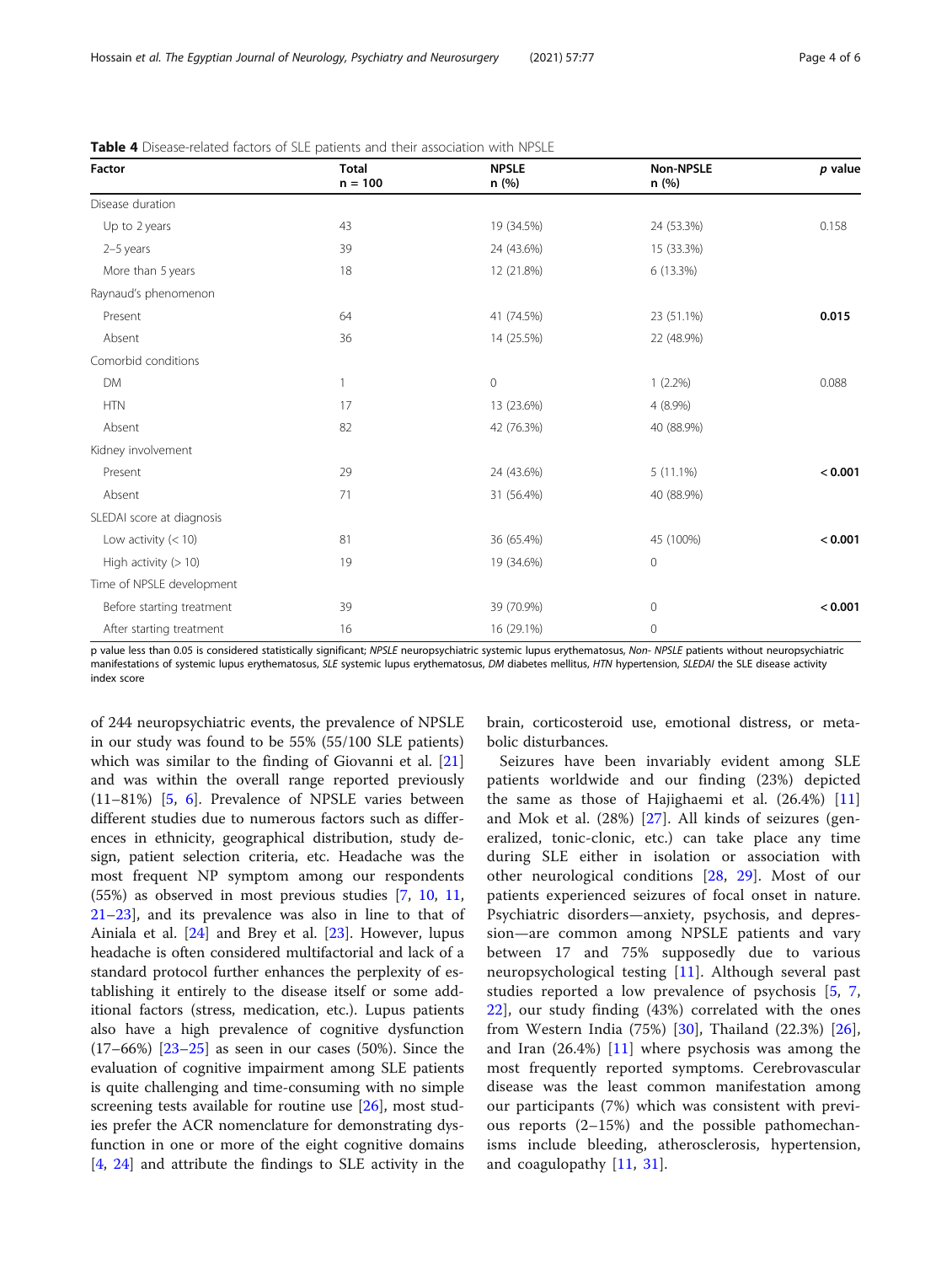Although associations between sociodemographic factors and NPSLE development are rare in the literature [[10,](#page-5-0) [32\]](#page-5-0), our study findings denoted a difference. The age at which SLE is diagnosed serves as a crucial factor for NPSLE development and worldwide these manifestations are often observed among the pediatric age group of patients [[6,](#page-5-0) [30\]](#page-5-0). Our study also illustrated a significant association ( $p = 0.038$ ) between age group at SLE diagnosis and NPSLE development with notably younger SLE patients (below 20 years, 61.8%) manifesting the symptoms more. Since our study aimed to evaluate the association of the age with NPSLE development, it was more convenient to stratify this variable into groups to determine which age range of SLE patients are more prone to suffer from these manifestations. Also, some disease-related or clinical factors have exhibited some degree of association with NPSLE. For instance, Raynaud's phenomenon remained a frequent finding among NPSLE patients, the cause of which remains unknown [[33\]](#page-5-0), and like our study ( $p$  value = 0.015), Mathieu et al. demonstrated a significant association between the phenomenon and active neuropsychiatric manifestations (*p* value = 0.02) [\[34](#page-5-0)]. Similarly, SLE being a multisystem disorder concomitantly involves renal and nervous systems of its patients and about 40–80% of NPSLE patients suffer from renal disorders [\[35](#page-5-0)] as also seen in our study (43.6%). The finding of higher SLEDAI score at diagnosis among our NPSLE patients is not uncommon and rather consistent with previous reports [\[5](#page-5-0), [8\]](#page-5-0) as this disease activity score has often been considered a lone predictor of neuropsychiatric damage. Time of NPSLE development has been considered a significant factor for the condition [[36](#page-5-0)] as about 28–40% of NP symptoms manifest before or around the time of SLE diagnosis in adults [[7,](#page-5-0) [12](#page-5-0)]. Our study finding also denoted a noteworthy association ( $p < 0.001$ ); however, our parameter of time frame (before or after starting SLE treatment) varied from the other studies.

Besides showcasing several strong and novel features, the present study had certain limitations. The first being its hospital based nature failed to detect the cases not requiring hospitalization. Similarly, the retrospective design, case selection from a single center, and exclusion of severely ill patients for their inability to participate might not have portrayed the exact prevalence of NPSLE in the population and thereby limited the generalizability of the study. In addition, due to the retrospective nature, some recall bias effect had been present. Also, a small sample size weakened the statistical power of analysis. All in all, to overcome these shortcomings, further studies are warranted with larger sample size, inclusion of multiple centers, and conduction of case-control or cohort study designs, to provide a better association with the factors in question and to comprehend the true picture of the burden of neuropsychiatric lupus among SLE patients in Bangladesh.

## Conclusion

In conclusion, NP symptoms are common among the SLE cases of Bangladesh with headache and cognitive dysfunction being the most common features. Young age and more active disease at the time of SLE diagnosis are some of the crucial predictors for NP damage. Clinicians must remain aware of these manifestations during their clinical practice and should routinely screen for neuropsychiatric symptoms among suspected SLE cases presenting with these features, as this will not only ensure early and timely management of the cases but also improve their overall quality of life.

#### Abbreviations

ACR: American College of Rheumatology; APMQ: Adult Psychiatric Morbidity Questionnaire; BDT: Bangladesh Taka; CVD: Cerebrovascular disease; DM: Diabetes mellitus; DMCH: Dhaka Medical and College Hospital; HTN: Hypertension; MMSE: Mini Mental State Examination; NP: Neuropsychiatric; NPSLE: Neuropsychiatric systemic lupus erythematosus; SD: Standard deviation; SLE: Systemic lupus erythematosus; SLEDAI: Systemic lupus erythematosus disease activity index; SPSS: Statistical Package for Social Sciences; USD: United States dollar

#### Acknowledgements

We are grateful for the generous donation of our patients' time and their humble cooperation. Our heartfelt gratitude also extends to the entire team of the SLE clinic and the Internal Medicine department of DMCH for providing continued support throughout the conduction of this study.

#### Authors' contributions

FH conceptualized and collected data for analysis. MDHH, DKM, and MHN contributed greatly to the data interpretation. FH wrote the first draft of the paper, MDHH, DKM, and MHN contributed in the data analysis, and the entire paper was thoroughly revised by MDHH, DKM, MHN, and MMR. All authors read and approved the final manuscript.

#### Funding

Not applicable.

#### Availability of data and materials

The datasets used and/or analyzed during the current study are available from the corresponding author and are ready to be shared upon reasonable request.

#### Declarations

#### Ethics approval and consent to participate

The study protocol was approved by the Ethical Review Committee of DMCH (memo no. MEU-DMC/ECC/2018/16). After ensuring complete anonymity and no disclosure of the patients' personal information, all respondents participated voluntarily and provided written informed consent prior to the study commencement.

#### Consent for publication

Not applicable.

#### Competing interests

The authors declare that they have no competing interests.

#### Author details

<sup>1</sup>Department of Public Health, North South University, Plot # 15, Block # B Bashundhara R/A, Dhaka, Bangladesh. <sup>2</sup>Department of Internal Medicine, Dhaka Medical College and Hospital, Dhaka, Bangladesh.